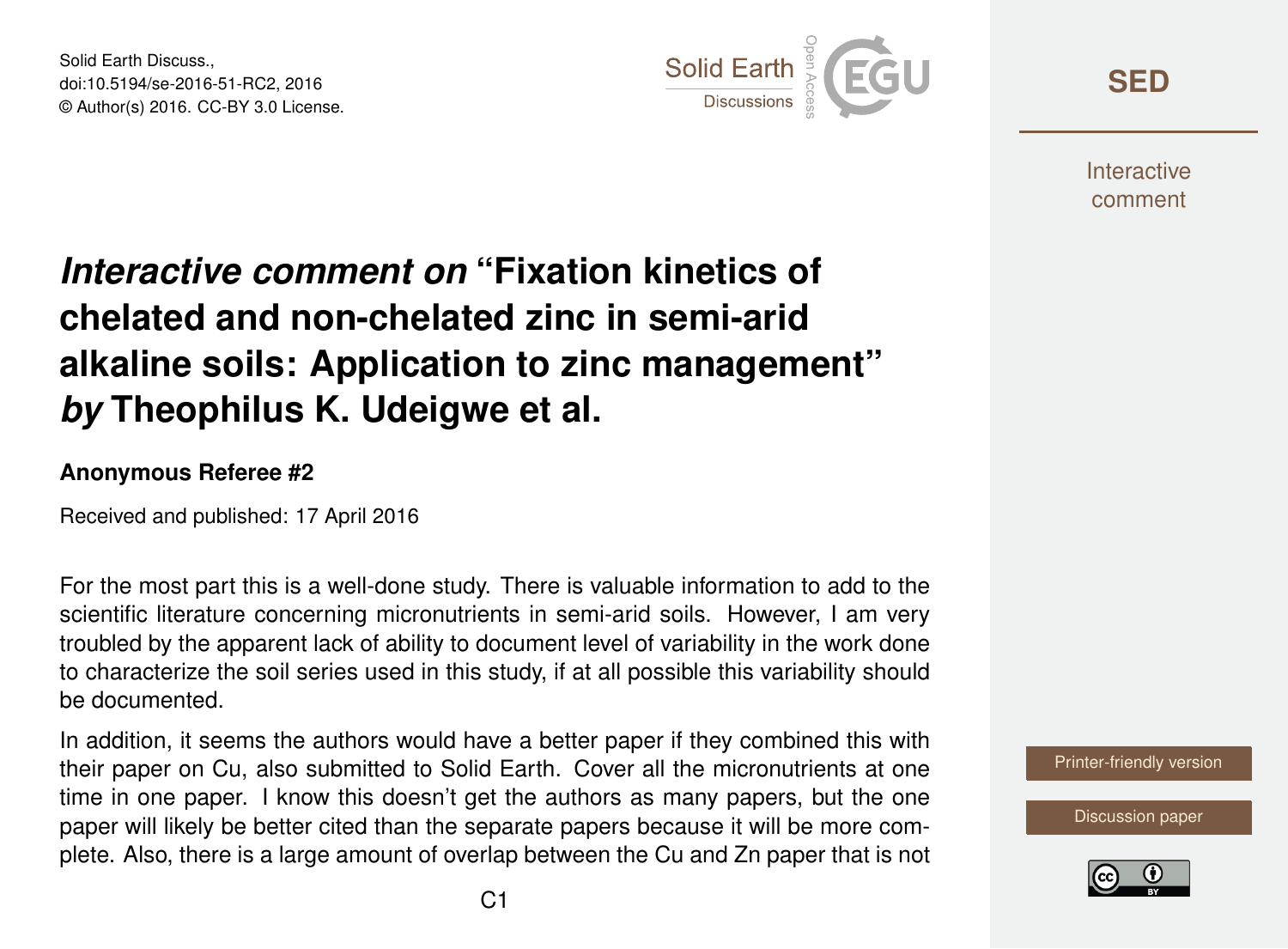good. The authors are basically trying to publish the same data twice as two different papers. For this reason I recommend rejection of this paper, and combining the Cu and Zn data.

This manuscript needs a careful editing for English. The English is pretty good, but there are small issues scattered through the manuscript that distract from the overall reading. The first author is at Texas Tech, I suggest asking a native English speaking colleague to read through the manuscript and make suggestions.

Lines 80-82 – Are there any publications in the literature, even extension publications, to back this statement about low levels of micronutrients in the agricultural soils of the Texas High Plains? A citation would significantly strengthen this statement.

Line 110 – ". . .(15-30 cm) soils. . ." should be ". . .(15-30 cm) soil samples. . ." We don't collect entire soils, we collect samples of soils.

Section 2.2 – Was there any replication of the samples used to characterize the soils, or was there just one run for each site and each depth? I know composited soil samples are common in soil fertility studies, but the way this was done doesn't give any feel for the variability in these soils, which is very important. On Table 1, for example, it can be seen that there is a fair amount of difference between the values obtained for OM, clay, and CaCO3 in the three soil series. Is this a true difference, or an artifact of getting a single soil sample that isn't particularly representative? We don't know, because we don't have any measure of variability in the soils used for the study. Whether or not there is a difference between these soils is an important question in this study. Do we see a lack of difference in micronutrient behavior in these three soils because they are similar, or in spite of the fact they are different? The inability to determine this is a major weakness of this study.

Line 202 – In addition to Adriano, 2001 and Kabata-Pendias, 2010, I recommend citing Czarnecki and Düring, 2015 here.

**[SED](http://www.solid-earth-discuss.net/)**

**Interactive** comment

[Printer-friendly version](http://www.solid-earth-discuss.net/se-2016-51/se-2016-51-RC2-print.pdf)

[Discussion paper](http://www.solid-earth-discuss.net/se-2016-51)